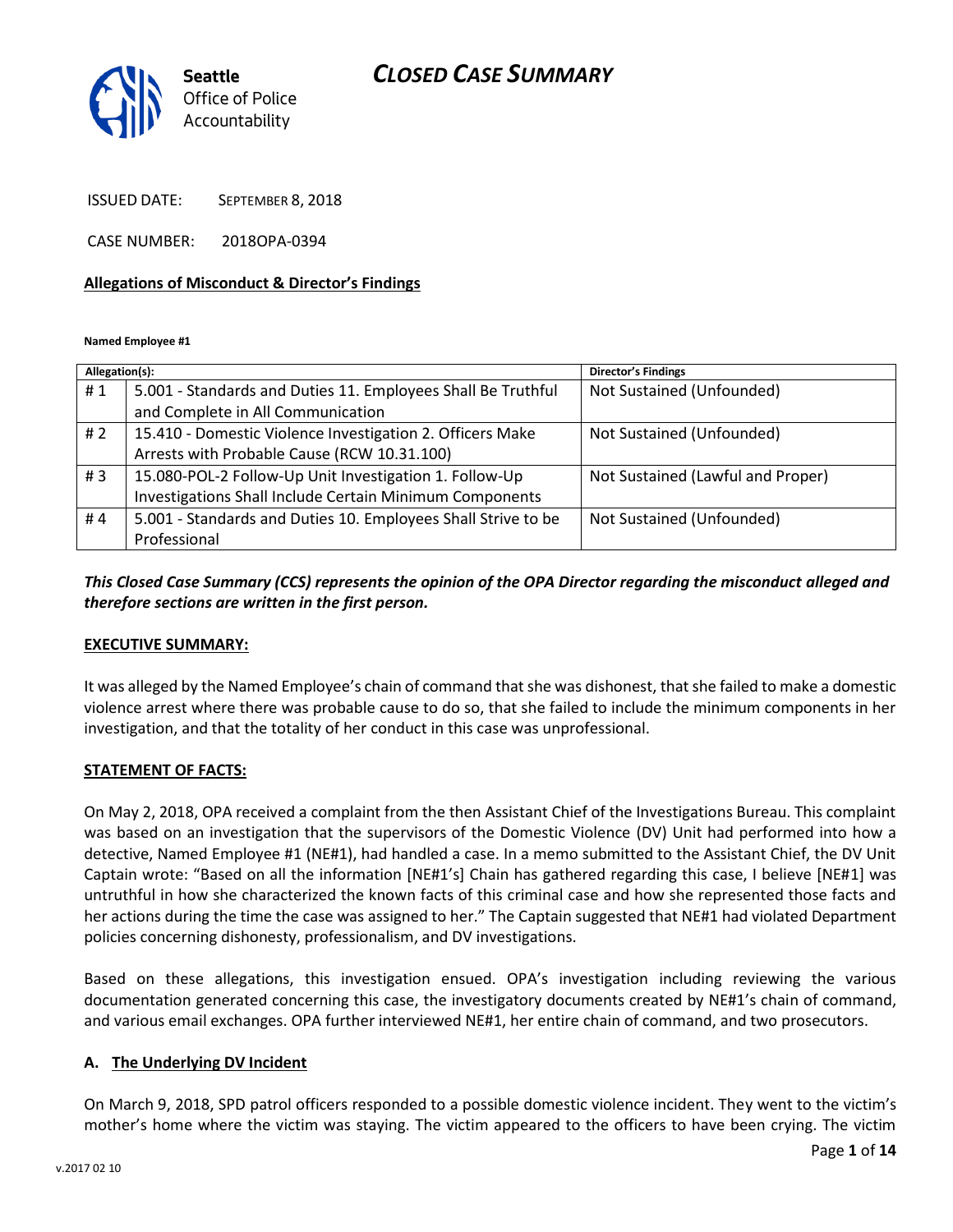

OPA CASE NUMBER: 2018OPA-0394

described a domestic violence assault committed on her by her boyfriend (referred to here as the "perpetrator"). The victim also stated that the perpetrator told her that if she talked to the police he would "pop" her and that he was suicidal. At that time, the victim's mother stated that the perpetrator had committed a robbery involving a firearm at her residence. She stated that the victim was a witness to the robbery but had lied to the police.

When asked whether she was afraid that the perpetrator was going to harm her, the victim stated that she loved him and she wanted him to change. According to the officers, the victim did not seem to be taking the threats seriously and seemed more upset about breaking up with the perpetrator and having to live with his grandparents. She stated that she "did not want police to contact [the perpetrator] at his home." The officers wrote that the victim "reluctantly" agreed to provide a recorded statement.

During her recorded interview, the victim stated that she and the perpetrator got into an argument. The argument escalated quickly and he grabbed her hair and her neck. He let go and began pacing the room. He stated that he was going to throw his things outside of the window. They continued to scream at each other. He picked up her belongings and she picked up one of his shoes and said that she was going to damage it. He then grabbed her neck and pressed her against a shelf in her room. She stated that it became hard to breathe and he could not get him off of her. She said that she punched him in the head and, at that point, her roommate came in and tried to pull them apart. They continued to swing at each other, but were ultimately broken apart. She further stated that she was willing to testify in court if asked.

## **B. The Initial DV Investigation**

This case was assigned to NE#1 on March 12, 2018. NE#1's Case Investigation Report (CIR) indicated that, after receiving the case, she performed the following tasks on March 12: she reviewed the underlying General Offense Report (GOR) and reports of criminal histories of the involved parties; she spoke with a robbery detective who was investigating a robbery, also allegedly committed by the perpetrator, that was referenced in the GOR; she contacted a detective who was investigating another assault by the perpetrator in which a gun was involved and obtained the Real Time Crime Center bulletin for that case; she tried to contact another detective working on that case but was unable to reach him; she requested the 9-11 call audio, the In-Car Video (ICV), and the Body Worn Video (BWV); and she sent out an officer safety bulletin on the perpetrator, primarily due to the victim's statements in the GOR that he was suicidal and had firearms. On March 12, she also called the prosecutor assigned to the robbery case (referred to here as the "robbery prosecutor"). She wrote that she altered the robbery prosecutor of new information that had stemmed from her case and that "he agreed to merge" the DV case with his robbery case and that he told NE#1 that he was "adding it as discovery to the robbery case." Lastly, the CIR indicated that the next day, March 13, 2018, NE#1 emailed the prosecutor who was responsible for all juvenile filings (referred to here as the "juvenile filing prosecutor") to discuss the DV case.

## **C. The Chain of Command Investigation into NE#1's Actions**

On March 12, the Captain reviewed the safety bulletin for the perpetrator. He reported (in a memo to the Assistant Chief, dated March 27, 2018) that he believed that the case might be appropriate for an Extreme Risk Protection Order (ERPO) and he wanted to make sure that the Violation of the Uniform Firearm Act (VUFA) aspect of the case (a violent felon in possession of a firearm) was being worked up. He tried to access NE#1's CIR, but could not locate it in the unit's shared drive. He notified the DV Lieutenant of this issue. On March 13, NE#1 emailed both the Captain and the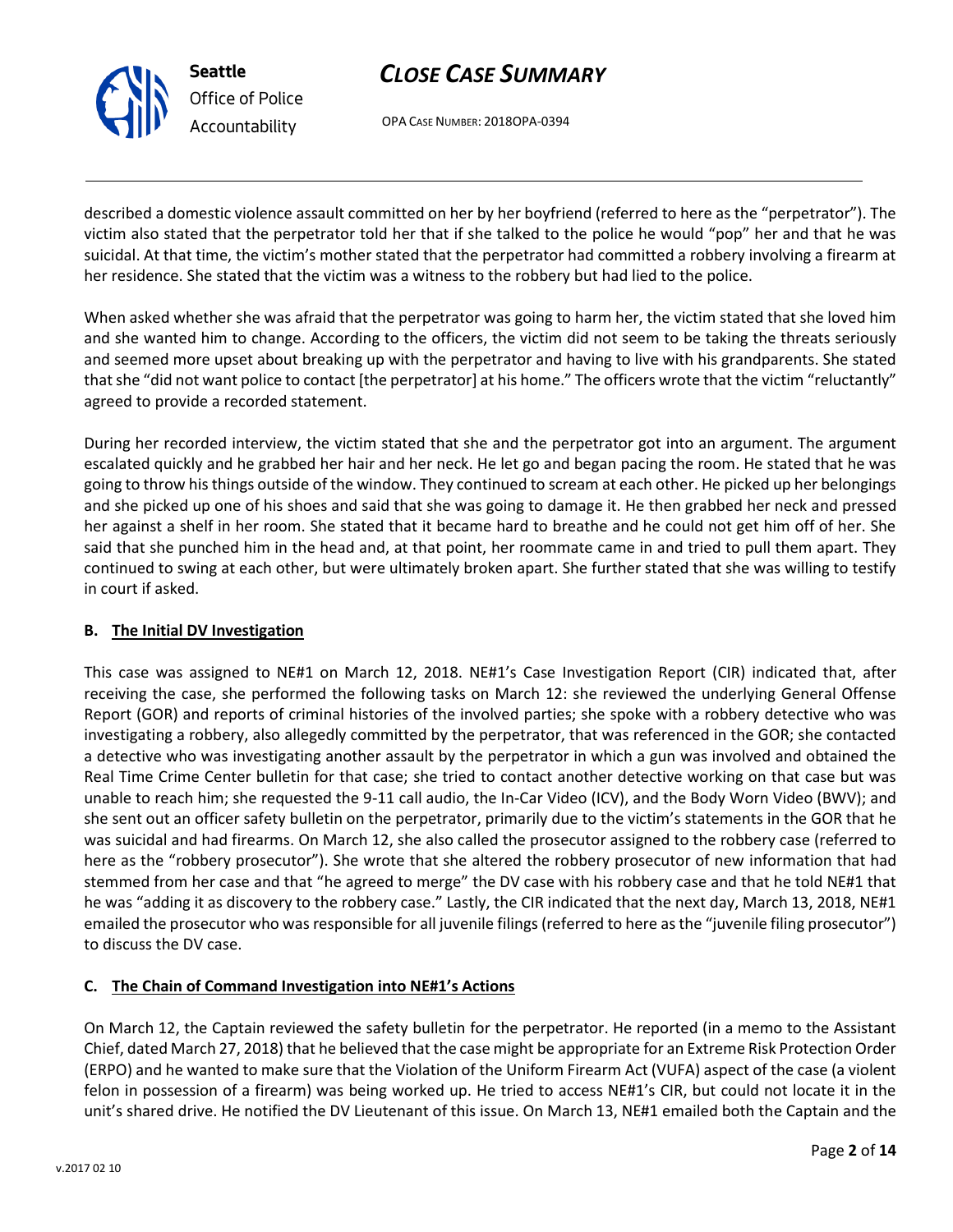

OPA CASE NUMBER: 2018OPA-0394

Lieutenant and informed them that she had been saving her documents in a private drive because her files had previously been moved into another detective's folder and altered last time she had left them in the shared drive. She stated that she was saving the documents in a private drive while IT looked into the matter.

The Captain reported in his memo that he also reviewed the GOR and that this increased his urgency concerning the case. The Captain requested additional information concerning this case from both the Lieutenant and the Sergeant. On the morning of March 13, the DV Unit Sergeant emailed NE#1 regarding the request for information made by the Captain. He asked NE#1 if she had photographs of the perpetrator's guns, whether she was working up a VUFA case, and whether she thought she would get a decline for the VUFA. In her response to this email, NE#1 indicated that she had "screened this with the prosecutors and they are merging [the DV] case with an existing robbery case already filed as part of their discovery." She further told the Sergeant that she would screen the DV assault with the juvenile filing prosecutor but that she did not think there was "enough to file a felony assault." She lastly wrote that she did not have photographs of the firearms, but that she would review the BWV to see if the guns appeared on that video. The Sergeant forwarded NE#1's response to the Captain.

The Captain responded to the Sergeant and Lieutenant, but not NE#1, and wrote: "Strong indications of strangulation so let's make sure we work that up and the VUFA portion if that's applicable." The Sergeant wrote back around 20 minutes later and indicated that he had spoken with the detective handling the robbery, who he claimed told him that no one at SPD was in possession of the photographs, that she had no current evidence of guns in the perpetrator's home, and that, at that time, "she won't be able to complete a VUFA."

The Captain then requested that the Sergeant confirm whether the DV and robbery cases were being merged. The Sergeant responded that he spoke with the prosecutor's office and the paralegal he talked with did not know why the cases would have been merged as the perpetrator was an adult at the time of the DV assault (notably, the birthdate listed for the perpetrator in SPD databases indicated that he was 17 on the date of the incident). She suggested that NE#1 speak with the prosecutor handling the robbery, who was the same person that NE#1 mentioned speaking with in her CIR. The Sergeant left the robbery prosecutor a voicemail.

The Sergeant followed up with the Lieutenant and Captain and provided them information learned from the robbery detective's supervisor. The Sergeant stated that he was informed that there was no evidence of a firearm in the perpetrator's home and that the witness to the firearm – the victim's mother – was potentially making this up because she wanted the perpetrator to stay in juvenile detention. Lastly, the Sergeant noted that the victim denied seeing the subject with a gun.

The following morning, March 14, the Sergeant sent one more email in which he detailed a conversation he had with the robbery prosecutor. The Sergeant wrote the following concerning their discussion: "[The robbery prosecutor] said that [NE#1] called him about the possibility of merging the cases. [He] said that he requested that the case information be sent over so he could use the Robbery portion for his case but the DV should still be worked up independently." The Sergeant also indicated that the robbery prosecutor "believes that he can charge one of these three felonies for the DV case: DV Assault 2 for Strangulation, DV Harassment, or DV intimidation." The Sergeant further stated that the robbery prosecutor told him that the victim was uncooperative. The Sergeant told his supervisors that he listened to the victim's audio recorded statement and heard her describe what happened in the assault and say that she would testify at trial. The Sergeant contended that the victim was, in fact, cooperative. Lastly, the Sergeant wrote that "[NE#1's] update shows that she e-mailed the case to the KCPAO Juve[nile] filer." The Sergeant stated that he spoke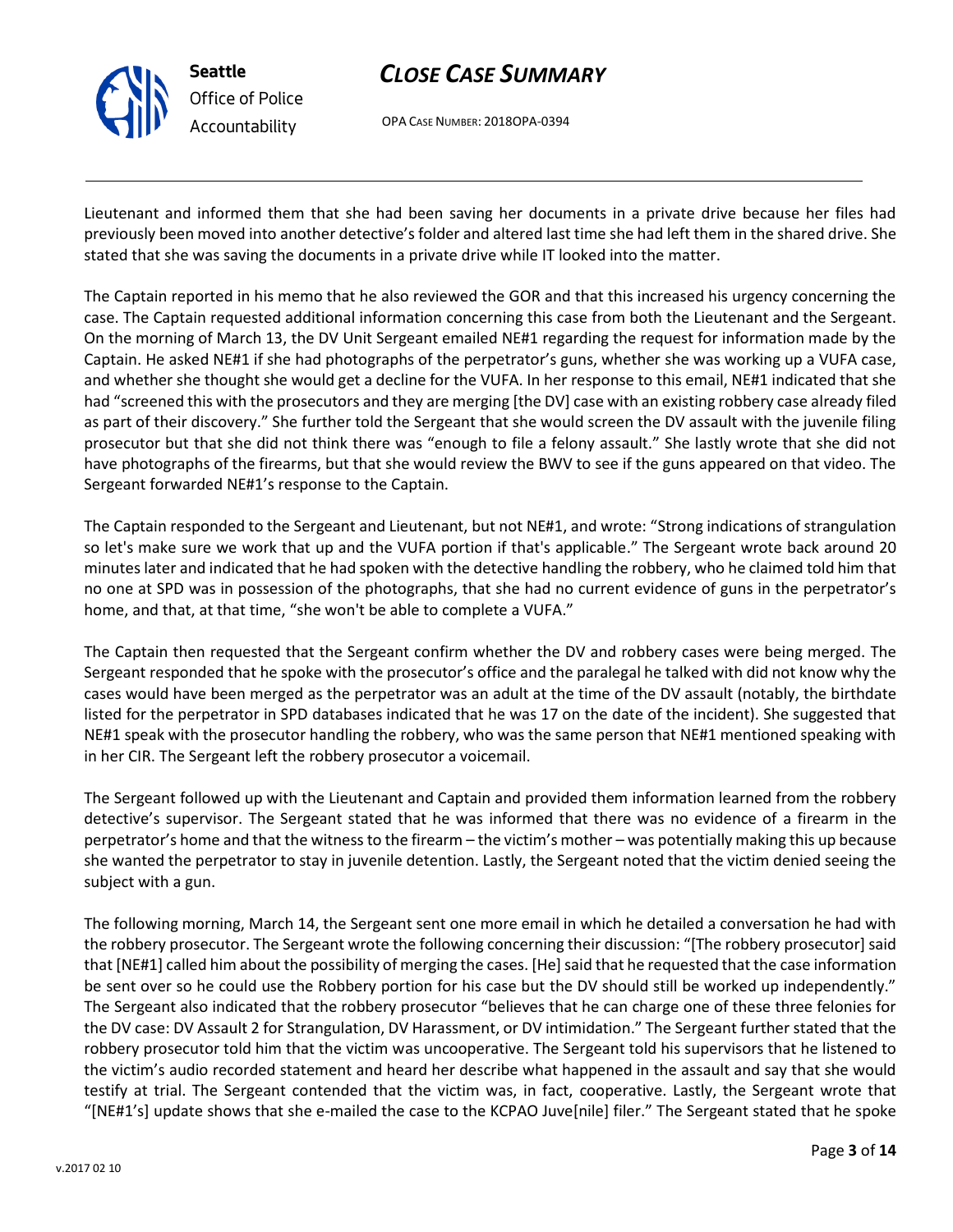

OPA CASE NUMBER: 2018OPA-0394

to the juvenile filing prosecutor and contended that this individual said that NE#1 "told him that she didn't believe there was PC for the DV" and that the juvenile filing prosecutor "told her not to send the case if there's no PC." The Sergeant concluded his email by writing that the juvenile filing prosecutor "said that the case was not e-mailed to him."

The Sergeant later documented that the information from the juvenile filing prosecutor referenced above was incorrect. The juvenile filing prosecutor later told the Sergeant that he was referring to the wrong case. With regard to the DV case at issue here, the juvenile filing prosecutor purportedly relayed to the Sergeant that NE#1 had asked for a call concerning the case. He stated that, when he spoke to NE#1, she "told him that she had no way to contact the [victim]." The Sergeant did not send an email to his supervisors correcting his previous statement with the new information that he had learned from the juvenile filing prosecutor.

The Sergeant also documented that he called multiple phone numbers attributed to the victim and was able to speak with her. The Sergeant stated that the victim confirmed that she was "strangle[d]" by the perpetrator, that "she was not able to breath[e] for at least three seconds," and that she would be willing to "cooperate and give an additional statement." The victim further told the Sergeant, however, that she did not want the perpetrator to "serve any juvenile jail time" and that she "wants him to get assistance for his issues."

The Lieutenant also put together a memo that he provided to the Captain. The Lieutenant memorialized the investigation conducted into NE#1's actions and specifically identified two main issues: first, that NE#1 told the robbery prosecutor that the victim was not cooperative; and, second, that NE#1 purportedly told the juvenile filing prosecutor that she did not believe that there was probable cause for the arrest.

After receiving this information, as well as information compiled by the Lieutenant, the Captain reassigned the case from NE#1 to another detective at approximately 2:22 p.m. on March 14. This was done via an email from the Sergeant to NE#1 that did not contain any explanation for the transfer. NE#1 wrote the Sergeant back shortly thereafter asking for an explanation for the transfer, but no explanation was provided at any later point. In his memo, the Captain stated: "What was discovered by [the Sergeant] as to how [NE#1] was handling the case was unacceptable, especially for a case with strong victim safety indicators." Moreover, he wrote the following: "Based on very little work having been done on the case and my sense that there was no sense of urgency to help the victim, I directed [the Lieutenant] to have the case immediately reassigned."

## **D. Additional DV Investigation**

On March 14, the case was transferred to a newly assigned detective. The newly assigned detective did not attempt to contact the victim until a day after receipt. He left her a voicemail on March 15 and she returned his call the next day, leaving a responsive voicemail. The newly assigned detective did not call the victim back until five days later, on March 20, 2018. This was the case even though the perpetrator was still at large until March 19, 2018 and, thus, under the same logic as applied to NE#1's conduct, the victim was still at risk of harm from the perpetrator. At that time, the victim stated that she believed her family was trying to throw the perpetrator under the bus. When asked about the assault, she further stated that "things got blown out of proportion and advised that her mom has lied in the past." She also stated that on the day she gave her recorded statement, her mother was "in her ear" trying to convince her to proceed.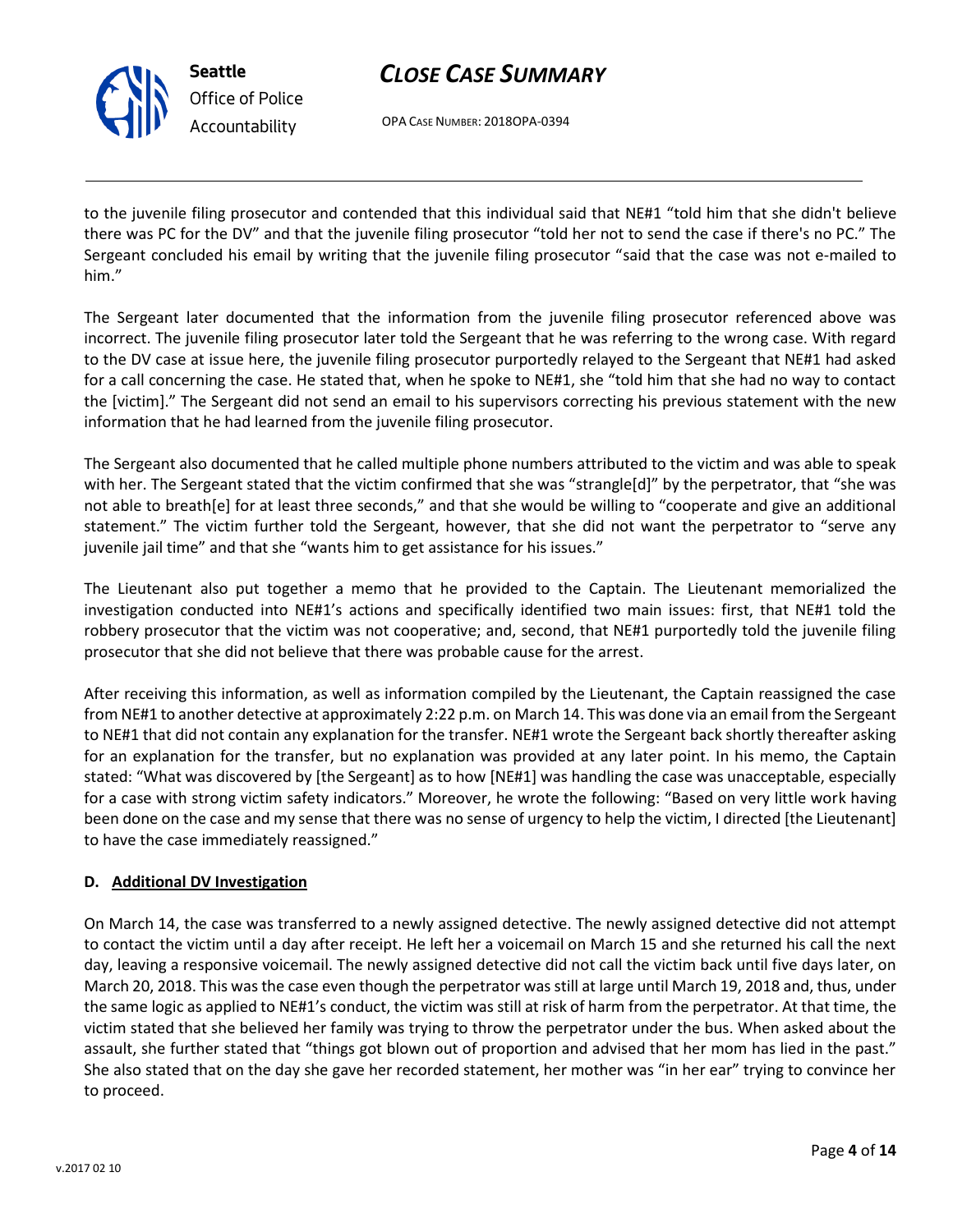



OPA CASE NUMBER: 2018OPA-0394

The newly assigned detective wrote that: "In speaking with [the victim], she minimized the assault and advised the fight was somewhat mutual" He further wrote that: "[The victim] stated she antagonized [the perpetrator] and got in his face. [She] did not feel like she was a victim, advising she swung on him too. [The victim] stated she thought about it after the report and she now thinks it's not fair that [the perpetrator got] in trouble for something she started."

The victim further defended the perpetrator's actions to the newly assigned detective, denied that the perpetrator was involved in the robbery, and denied that he ever threatened her.

The night of their phone conversation, the victim was again assaulted by the perpetrator. The newly assigned detective learned this from the victim's sister. He again spoke to the victim on March 22, 2018, and she now was willing to testify against the perpetrator. She no longer defended the perpetrator or claimed that she was a mutual aggressor during the March 9 incident.

The newly assigned detective referred the case to the prosecutor's office based on his belief that there was probable cause for multiple DV assaults.

### **E. OPA's Interviews**

### **1. OPA's Interview of the Robbery Prosecutor**

During its investigation, OPA spoke to the robbery prosecutor on four occasions. The latter two conversations were recorded and transcribed. The robbery prosecutor recalled that NE#1 called him on or around March 12, 2018. NE#1 told him that she was investigating a DV assault case where the alleged victim had been grabbed by the throat. She further told him that her alleged victim had made statements about the robbery (where she was a witness). NE#1 informed him during that call that "she wasn't sure that the victim was on board with the prosecution." The prosecutor recalled that they brainstormed during the call and that he mentioned (several times) the possibility of merging the robbery case with the DV case. The robbery prosecutor stated that he may have been unclear with NE#1 concerning the merging of the case and that she may have interpreted him as stating that this was definitively going to happen. He also asked NE#1 to send him the reports from the DV case so that he could produce them as discovery in the robbery case. She did so and he produced the reports.

The robbery prosecutor explained that he was not surprised by NE#1's statement that the victim was unwilling to cooperate in the prosecution. He knew that the victim was still in a relationship with her boyfriend, who was the suspected perpetrator of both the DV assault and the robbery, and believed it likely that she would not be inclined to testify against him.

The robbery prosecutor recalled that on March 14, 2018, at approximately 8:30 a.m. or 9:00 a.m., he spoke with NE#1's Sergeant. He recalled the Sergeant as "tense" and "amped up." The Sergeant asked the robbery prosecutor questions concerning why he was not going to file the DV matter as a standalone case. This was the point when the robbery prosecutor realized that he may have been unclear with NE#1 concerning his intentions. Specifically, during their phone call, he had not made the decision to merge the cases, but had simply requested the DV reports in order to produce them as discovery. He told the Sergeant that he had just requested the reports and had not made a decision to merge the cases. He further stated that he told the Sergeant that he believed that what he told NE#1 might have been confusing.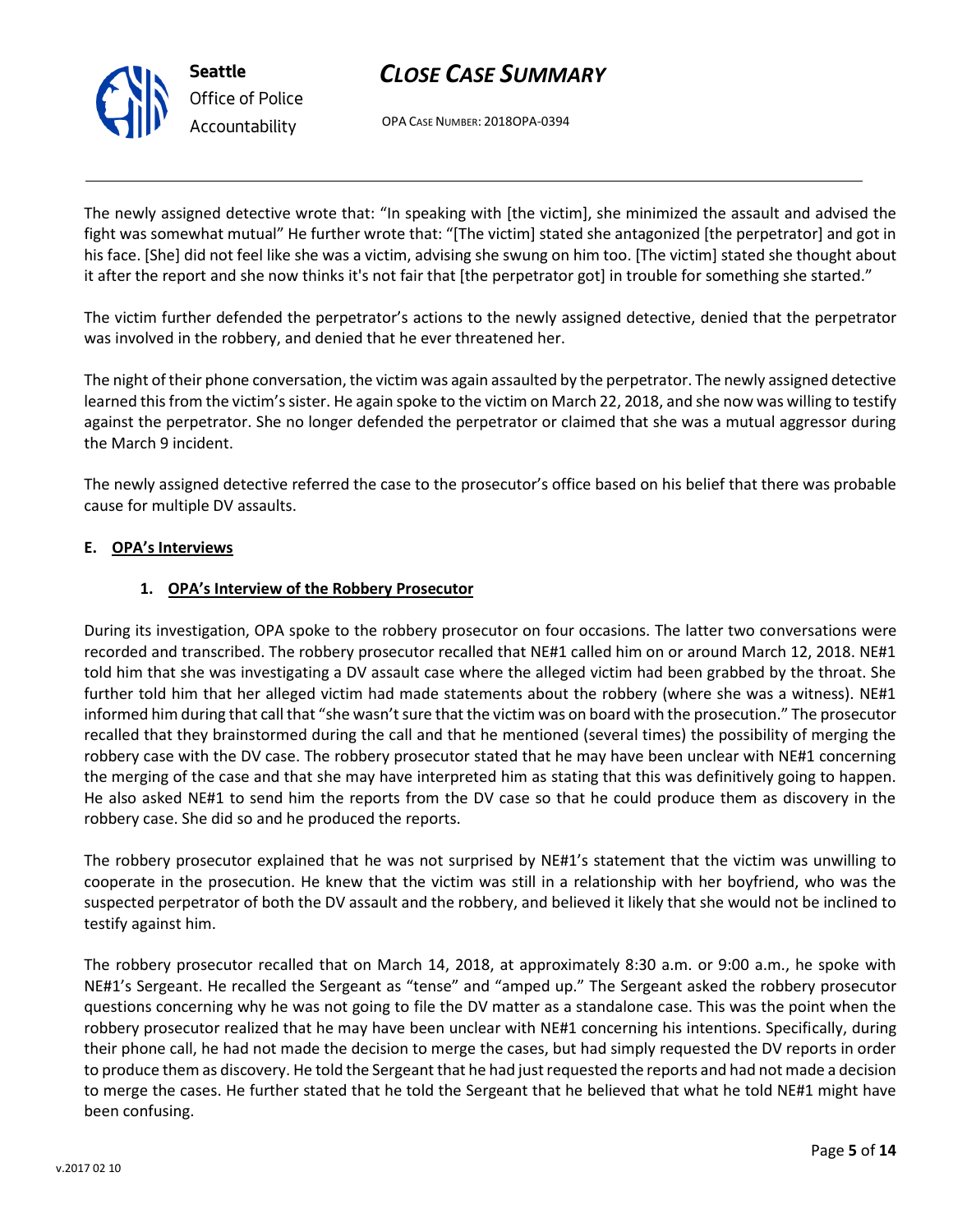OPA CASE NUMBER: 2018OPA-0394

After the robbery prosecutor got off the phone with the Sergeant, he emailed NE#1. He told her that he had just spoken to the Sergeant and he apologized to NE#1 for being unclear in his previous communication with her. He asked NE#1 to send him the DV matter as a standalone case and indicated that it could be appropriate to charge DV assault in the second degree, DV felony harassment, and DV witness intimidation.

Later that day, NE#1 called the robbery prosecutor. She asked him if he wanted her to send the case as a felony and the robbery prosecutor said yes. He told her that he had spoken to her Sergeant. NE#1 appeared not to be aware of that conversation and responded that there were "some other things going on." The robbery prosecutor inferred that this meant that there was tension between NE#1 and her Sergeant, but she did not provide him with any details. He again apologized to NE#1 for being confusing.

The robbery prosecutor also informed OPA that, on March 22, 2018, he received an email from a Victim Advocate who indicated that the victim was now willing to be a cooperating witness. The Victim Advocate wrote the following: "[The victim] said she made another DV report about two weeks ago but then backpedaled; she now regrets that."

OPA shared an email written by the Sergeant with the robbery prosecutor. Specifically, OPA asked the robbery prosecutor whether the following portion of the email was accurate: "[The robbery prosecutor] said that he requested that the case information be sent over so he could use the robbery portion for his case, but the DV should be still worked up independently." The robbery prosecutor said that, while he did tell the Sergeant that he requested the reports, he did not tell the Sergeant he clearly and explicitly indicated to NE#1 that the DV assault was to be worked up independently. Indeed, he stated that he told the Sergeant that he was unclear with NE#1 concerning the merging of the cases. OPA also read the robbery prosecutor the potential charges that the Sergeant attributed to him. The robbery prosecutor agreed that he offered that these charges were appropriate, but he stated that this was largely based on the additional information provided to the robbery prosecutor by the Sergeant during their phone call and due to the fact that the Sergeant "seemed pretty confident about it." The robbery prosecutor told OPA that the Sergeant's email to his chain of command appeared "incomplete," particularly due to the fact that it failed to make any reference to the lack of clarity that the robbery prosecutor repeatedly referenced.

In a follow-up interview, OPA read the robbery prosecutor an email between NE#1 and another detective. In that email, NE#1 told the other detective that the robbery prosecutor was going to merge the cases. When asked whether this was accurate, the robbery prosecutor explained that it was consistent with the confusion that he believed he caused. NE#1 also told the robbery detective that there was not enough evidence to file the DV assault charge. The robbery prosecutor could not say whether this was inaccurate because he did not have all the details about the case. The robbery prosecutor stated that, at the time of their initial conversation, he did not think that NE#1 called him in order to get a verbal decline on her DV case.

OPA also read the robbery prosecutor two lines from NE#1's CIR. The first line stated that NE#1 provided the robbery prosecutor with information and that the robbery prosecutor asked her to send the reports from the DV case to add those reports to discovery. The robbery prosecutor confirmed that this was accurate. The second line stated that she received an email from the robbery prosecutor, had a phone call with him, and that she subsequently emailed other detectives to clear up confusion. The robbery prosecutor stated that he felt that this related to the confusion he had caused and that this portion of the CIR was also accurate.



**Seattle**

*Office of Police Accountability*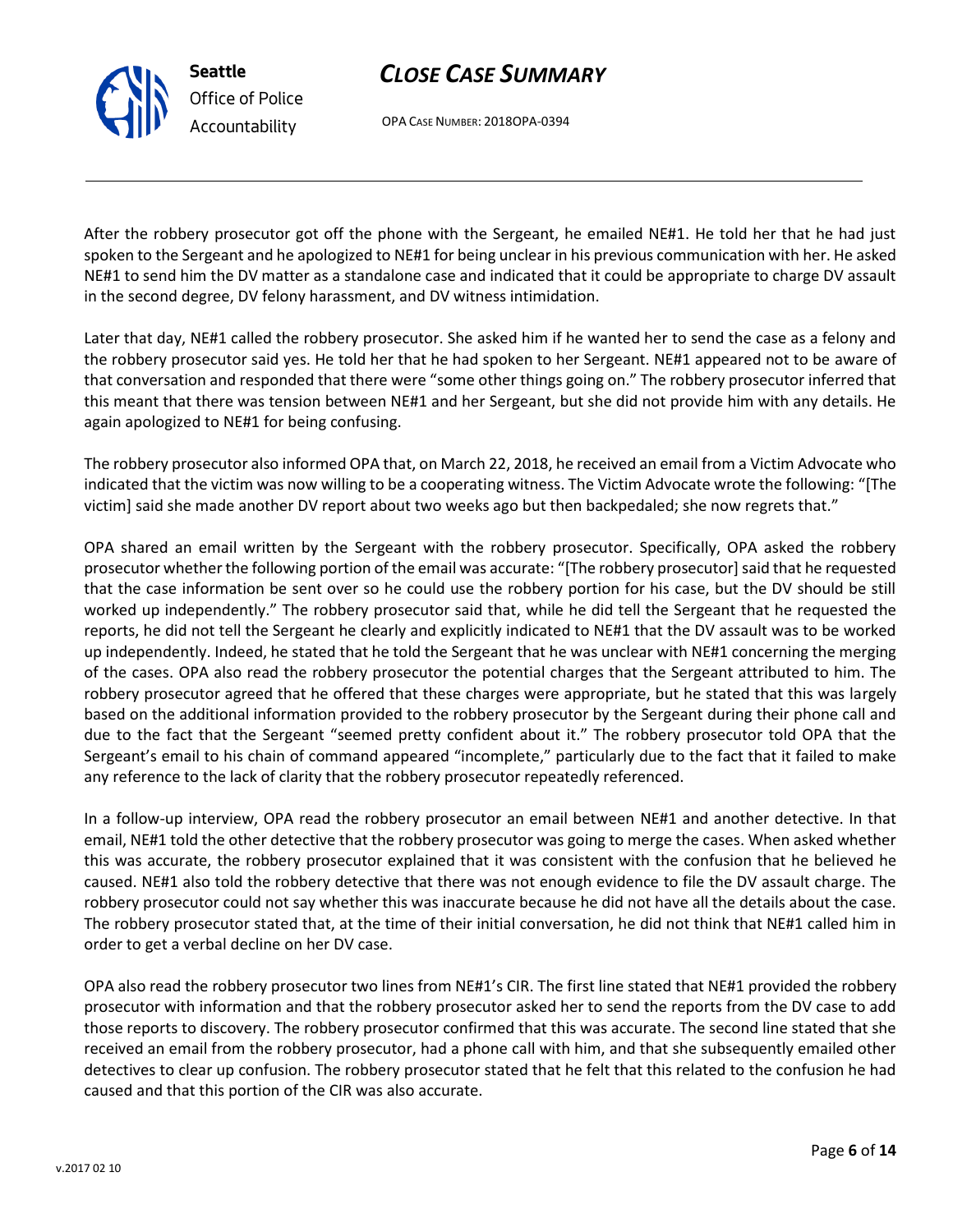OPA CASE NUMBER: 2018OPA-0394

#### **2. OPA's Interview of the Juvenile Filing Prosecutor**

OPA also interviewed the juvenile filing prosecutor, who declined to provide a recorded statement. He did not have a clear recollection of the incident. For example, he stated that NE#1 ultimately referred the case to him for prosecution when she was already reassigned from the investigation at that time. His testimony was ultimately not particularly helpful.

#### **3. OPA's Interviews of NE#1 and the Sergeant**

The substance of NE#1's interview and the Sergeant's interview is set forth with substantial detail in the Case Summary attached to OPA's file. In addition, specifics of these interviews are heavily referenced in the Analysis and Conclusions below.

#### **4. OPA's Interview of the Lieutenant**

The Lieutenant testified consistent with the memo that he submitted to the Captain. It was clear at his interview, however, that his information was based virtually entirely on what was relayed to him by the Sergeant. For example, when asked whether he was aware of some of the inconsistencies between the Sergeant and the robbery prosecutor, the Lieutenant stated that he was not. He was further not aware whether the robbery prosecutor had learned that the victim was uncooperative from sources other than NE#1.

He pushed back, however, on the significance of these inconsistencies, stating that it was immaterial to the outcome of this case and "a shiny object that needs to be ignored." He asserted that NE#1, based on her years of experience, should have known that it was inappropriate to try to transfer her case to another unit, to get it merged with another case, or to get it dismissed without doing any investigation. He stated that NE#1 trying to get cases off her desk was something her chain of command was trying to address. He concluded that she acted contrary to the mission of the DV Unit as conveyed by both the Assistant Chief and the Chief of Police.

#### **5. OPA's Interview of the Captain**

The Captain, like the Lieutenant, reiterated much of the content of his memo. A substantial portion of the information contained in his memo concerning the chain of command's investigation into NE#1's actions came from the Sergeant and the Lieutenant.

The Captain stated that he believed that NE#1 was dishonest in a number of respects. He pointed to the Sergeant's notes concerning the discussion with the robbery prosecutor as establishing this dishonesty, at least in part. The Captain was not aware that the robbery prosecutor told the Sergeant that he may have been unclear during the conversation with NE#1 concerning merging the cases. The Captain was also not aware that the robbery prosecutor stated that the Sergeant's email was incomplete. He stated that he decision to transfer the case from NE#1 was based on the information that the Sergeant provided to him.

Page **7** of **14**

The Captain further stated the following:

**Seattle** *Office of Police Accountability*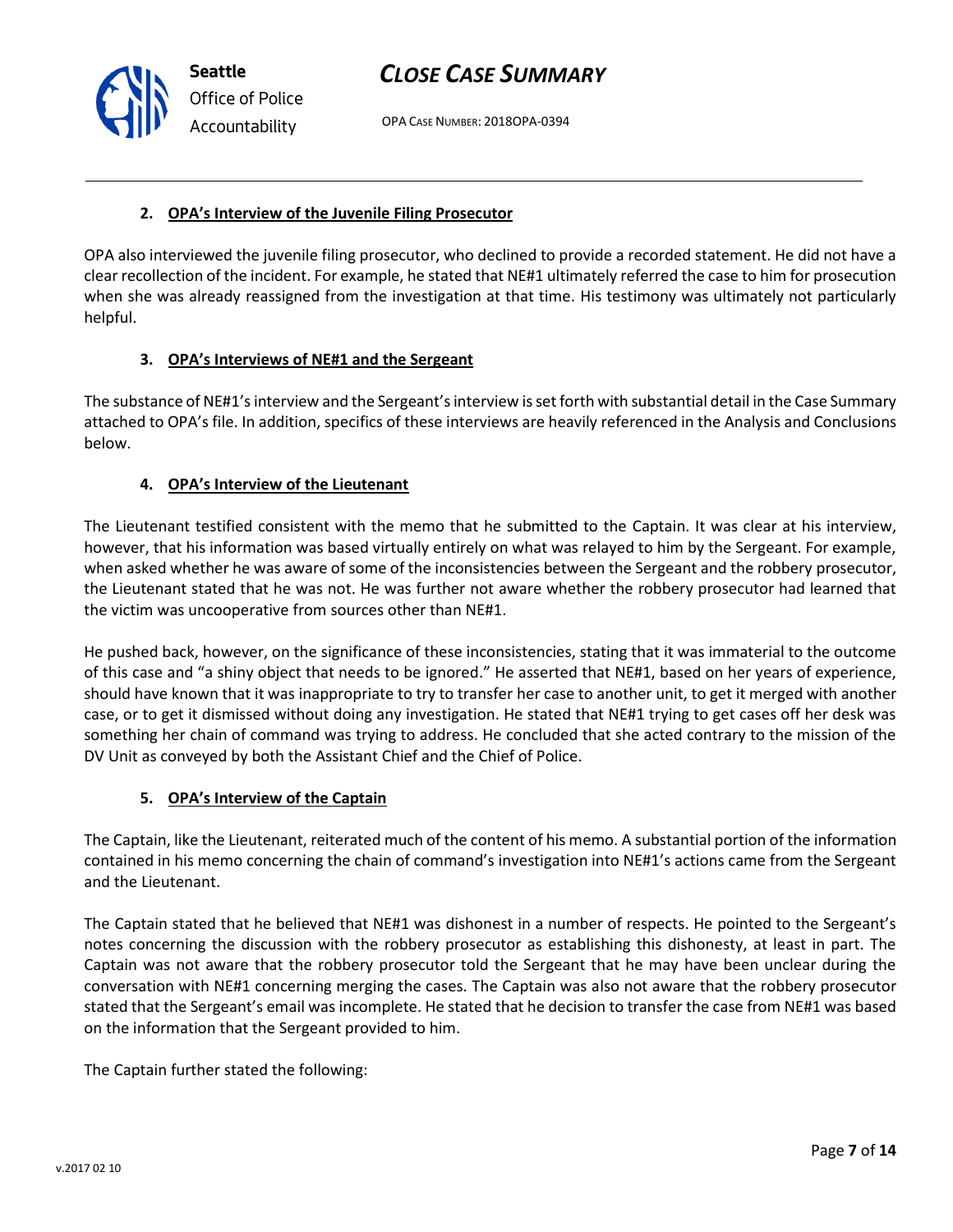

*Office of Police Accountability*

OPA CASE NUMBER: 2018OPA-0394

I think what I've outlined here shows her dishonesty by much more than a preponderance indeed the higher threshold for these cases. And—in my many years as a Lieutenant, and/or Captain over an investigative unit, I've never heard of a workup felony case being re-assigned due to dishonesty and ho—dishonesty and wholly inappropriate investigative steps. The remedy I'm seeking is if the reviewer—reviewers are in agreement, and hopefully an expedited review to stay within the 180-day timeline, is both the appropriate level of discipline based on what allegations might be sustained, and at a minimum, a disciplinary transfer from DV and her not being allowed to do follow up investigations as a Detective in the future.

He told OPA that, after the case was reassigned, the newly assigned detective fully worked up the case. When OPA raised the investigatory steps that were memorialized in NE#1's CIR and that were relied upon by the newly assigned detective based on his CIR, the Captain stated that he did not know for sure that those tasks were actually completed by NE#1. He was not aware that the newly assigned detective did not talk to the victim until six days into his investigation and stated that he could not opine as to whether this was appropriate.

The Captain told OPA that while the newly assigned detective indicated that the victim was initially hesitant, the Captain did not believe that she was uncooperative. Moreover, he criticized NE#1's determination that the victim was uncooperative without her having ever spoken to the victim.

## **ANALYSIS AND CONCLUSIONS:**

## **Named Employee #1 - Allegation #1**

## *5.001 - Standards and Duties 11. Employees Shall Be Truthful and Complete in All Communication*

SPD Policy 5.001-POL-11 requires Department employees to be truthful and complete in all communications.

As a general matter, the following issues were alleged by NE#1's chain of command as possibly indicating dishonesty:

- NE#1's assertion in her CIR that she screened the case with the robbery prosecutor and that he "agreed to merge" the DV case with a robbery case involving the same perpetrator and her similar statement to the robbery detective;
- NE#1's assertion to the robbery prosecutor that the victim was not cooperative, given that NE#1 never spoke with the victim;
- NE#1's alleged failure to actually complete some of the tasks that she listed in her CIR;
- NE#1's statement to the juvenile filing prosecutor that she did not believe that there was probable cause for the arrest; and
- NE#1's purported intent to inappropriately push this case to another unit or to get it dismissed in order to lessen her workload.

With regard to the first issue, the robbery prosecutor told OPA that NE#1's assertion was accurate. He stated that he was confusing during his conversation with her and that that it was very possible that she could have believed that there had been an agreement to merge the cases. The robbery prosecutor conveyed to the Sergeant that he had been unclear and that he later sent an email apologizing to NE#1. He stated that the manner in which the Sergeant described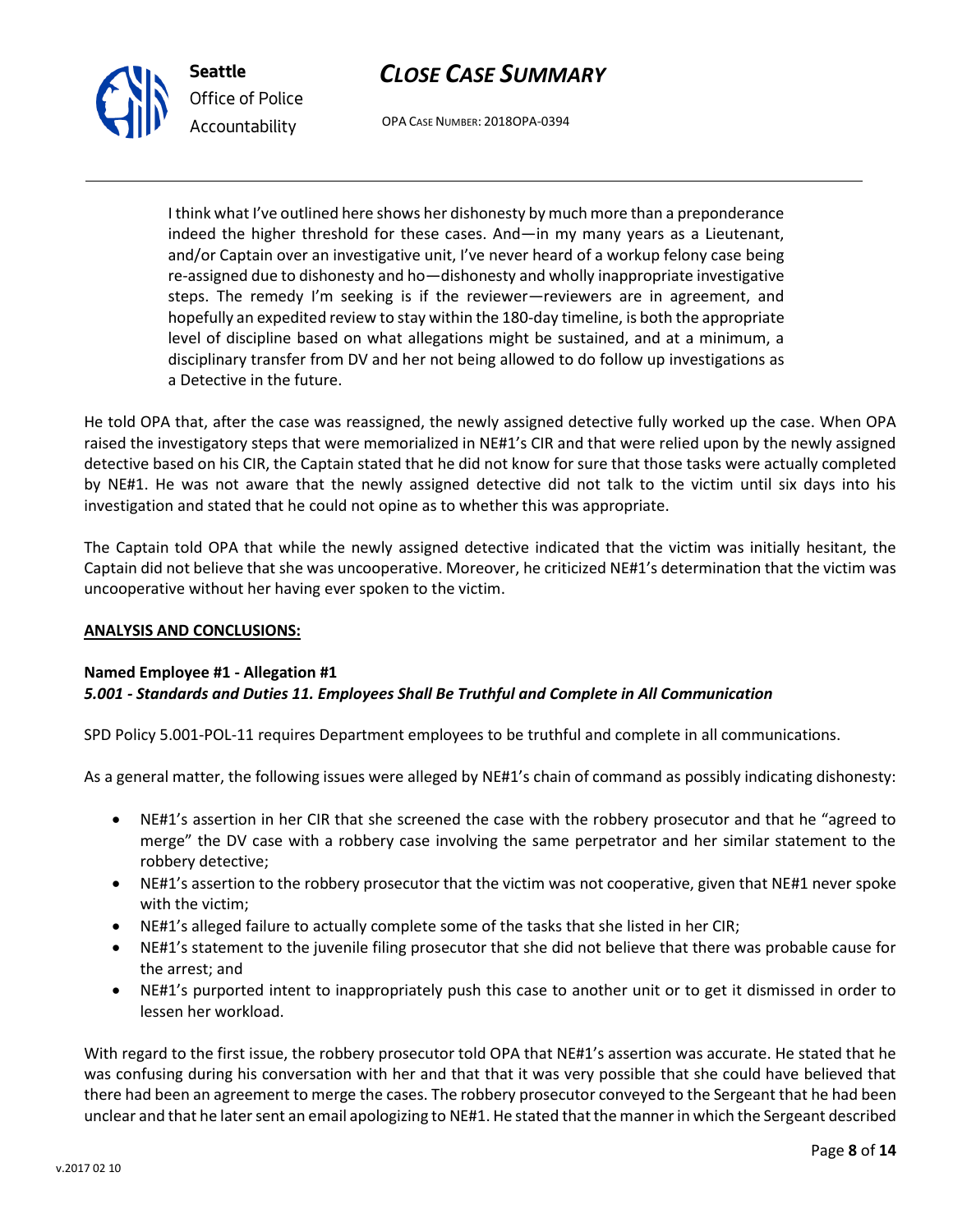

*Office of Police Accountability*

OPA CASE NUMBER: 2018OPA-0394

their conversation was inaccurate. Specifically, the robbery prosecutor stated that he did not, as the Sergeant indicated, explicitly tell NE#1 that the cases were not going to be merged and that he did not say this to the Sergeant. Notably, the Sergeant did not include the information concerning the clarify issues in any of his emails to his supervisors or in his timeline that he created, including failing to mention the robbery prosecutor's admissions concerning the confusion that he believed he caused.

The Sergeant further contended that the robbery prosecutor told him that NE#1 wanted to merge the cases. However, this was again inconsistent with what the robbery prosecutor told OPA. He stated to OPA that it was a mutual decision between them borne out of brainstorming together.

The Sergeant claimed to OPA that, based on NE#1's email to him in response to his questions, he believed that NE#1 was finished with her investigation. He contended that detectives "don't merge [their case] with someone else's case and continue to work on it." NE#1 disagreed and stated that she was not intending on passing off the DV assault portion of her case to the robbery detective. She stated that when she wrote to the robbery detective about merging their cases, she was referring to the portion of her case that discussed the robbery. Indeed, that was a significant part of the GOR that was generated by patrol. She stated that her intention was as follows:

> I wasn't intending to hand the whole entire case to her, I was intending for her to take the robbery portion and just reference it. That's what I was explaining earlier. I would work this case like I would work any other case, and in—do the investigative steps that we would deem fit to, to get it to a prosecutor, and, and at this point, you know, the assault portion of it, the only thing that we could possibly prove would be problematic.

I find that the evidence weighs towards a finding that NE#1 genuinely believed that the robbery prosecutor had agreed to merge the cases. Moreover, I find that the Sergeant's recitation of what the robbery prosecutor told him was incomplete, if not inaccurate. In summary, I do not find that NE#1 was dishonest with regard to this first issue.

Concerning the second issue, NE#1 stated that she did not fabricate that the victim was not cooperative and contended that she was aware of this information based on her review of the GOR and conversation with the robbery detective. Specifically, NE#1 stated the following: the victim was reluctant when speaking with the officers and providing her recorded statement; the victim repeatedly stated that she loved the perpetrator and did not want him to be arrested; the victim texted the perpetrator while the police officers were at the apartment and informed him that she was speaking with the police; the victim appeared to be under significant pressure from her mother to cooperate instead of being self-motivated to do so; the victim seemed more upset about the break-up with the perpetrator and having to live with her grandparents then she was about the assault; the victim minimized the assault and indicated that it was potentially a mutual altercation; the victim was possibly implicated in the robbery and in providing previous false statements to the police concerning the perpetrator's involvement; and the victim had a history of recanting and not cooperating with police when she failed to provide promised evidence in prior cases. Moreover, NE#1's beliefs in this regard were ultimately correct. When the newly assigned detective spoke to the victim on March 20, she significantly backed off of her previous account. She stated that she had been coerced by her mother to accuse the perpetrator, that it was a mutual assault, and that she started the altercation. Were it not for the fact that the victim was unfortunately again assaulted by the perpetrator, it seems likely that the newly assigned detective would not have been able to establish probable cause based on the victim's recanting to him.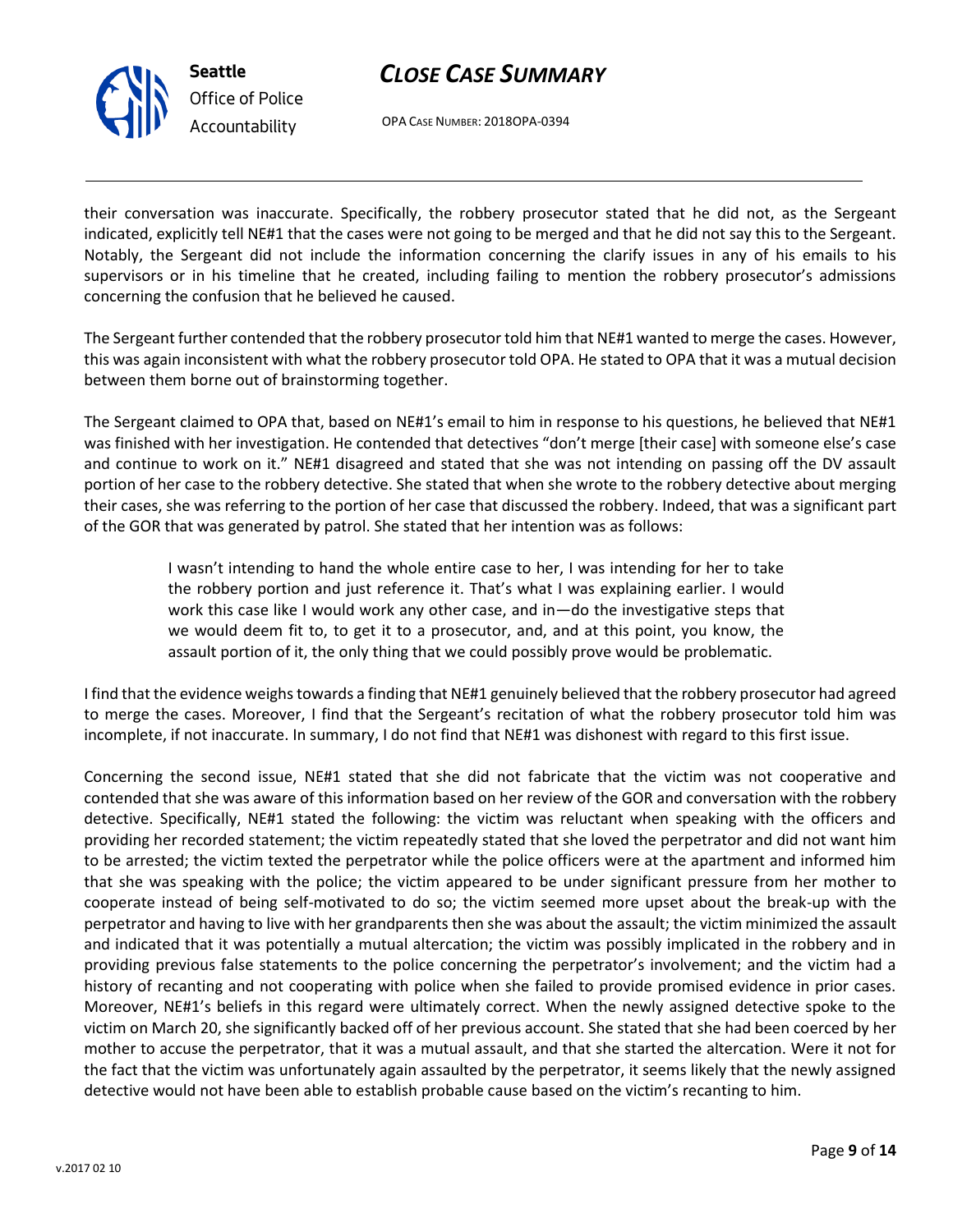

OPA CASE NUMBER: 2018OPA-0394

In a perfect world, NE#1 would have contacted and tried to speak with the victim prior to characterizing her as uncooperative. Even after reviewing NE#1's OPA interview, I am unsure why she did not do so under the circumstances of this case. That being said, I find NE#1's explanation concerning why she believed the victim was uncooperative to be largely reasonable. Moreover, the issue here is whether this statement was dishonest. Applying the heightened burden of proof for this allegation, I find insufficient evidence to determine that this was the case here.

With regard to the third issue, which was raised by the Captain at his OPA interview, there is no evidence establishing that NE#1 did not actually perform some of the investigatory tasks listed as completed in her CIR. In fact, the evidence, and particularly the newly assigned detective's CIR in which he relied on the investigatory tasks performed by NE#1 and the information she procured, conclusively disproves this allegation.

As discussed more fully below, the fourth issue, which concerns NE#1's assertion that there was likely insufficient probable cause to charge this matter, also does rise to the level of dishonesty. Indeed, based on the limited investigation that she was able to conduct in one and a half days and based on the information that she knew at the time, I do not believe it was unreasonable for her to believe that she did not have sufficient probable cause at that stage.

With regard to the fifth issue, there is insufficient evidence to prove that NE#1 intended to get this case off of her desk, whether by merging it or having it declined. NE#1 denied that this was the case and, as discussed above, justified her handling of this case in the limited time that it was assigned to her. I find these justifications reasonable and, at the very least, do not believe that the evidence in this case establishes that NE#1 acted with an improper motivation as suggested by her chain of command.

Lastly, I find that this whole investigation is complicated by the fact that NE#1 was involved in at least one prior EEO case involving her chain of command. At her OPA interview, NE#1 stated that she believed that this investigation was retaliatory. She stated her belief that the Sergeant thought that she may have done something wrong and used this incident as an opportunity to seek revenge against her. She also noted that this entire incident could have been avoided had her chain of command simply spoken to her about it. She asserted that any other chain of command would have done so.

Buttressing her assertions is the fact that, as the robbery prosecutor asserted, the Sergeant's emails concerning NE#1's conduct and his conversations with the robbery prosecutor were incomplete, if not inaccurate. I also find troubling the robbery prosecutor's description that the Sergeant was "amped up," tense, and aggressive during their phone call. While not conclusive, when combined with the inaccuracy of the Sergeant's emails and his leaving out of details that supported a finding that NE#1 did not engage in misconduct, it supports NE#1's theory that he may have acted with an improper motive in this case. Moreover, this is particularly troubling given that both the Lieutenant and the Captain relied heavily, if not exclusively, on the Sergeant's investigation and his characterization of the information he learned from various witnesses.

Moreover, as NE#1 referenced, I am unclear as to why no one in NE#1's chain of command ever discussed this matter with her prior to transferring the case only one and a half days after it had been assigned. Perhaps the chain of command would still have transferred the case, but I do not believe that this investigation would have necessarily ensued or, at the very least, I do not imagine that a dishonesty allegation would have been alleged. I also find the indepth, months long investigation conducted by NE#1's chain of command to be outside of the norm. Notably, even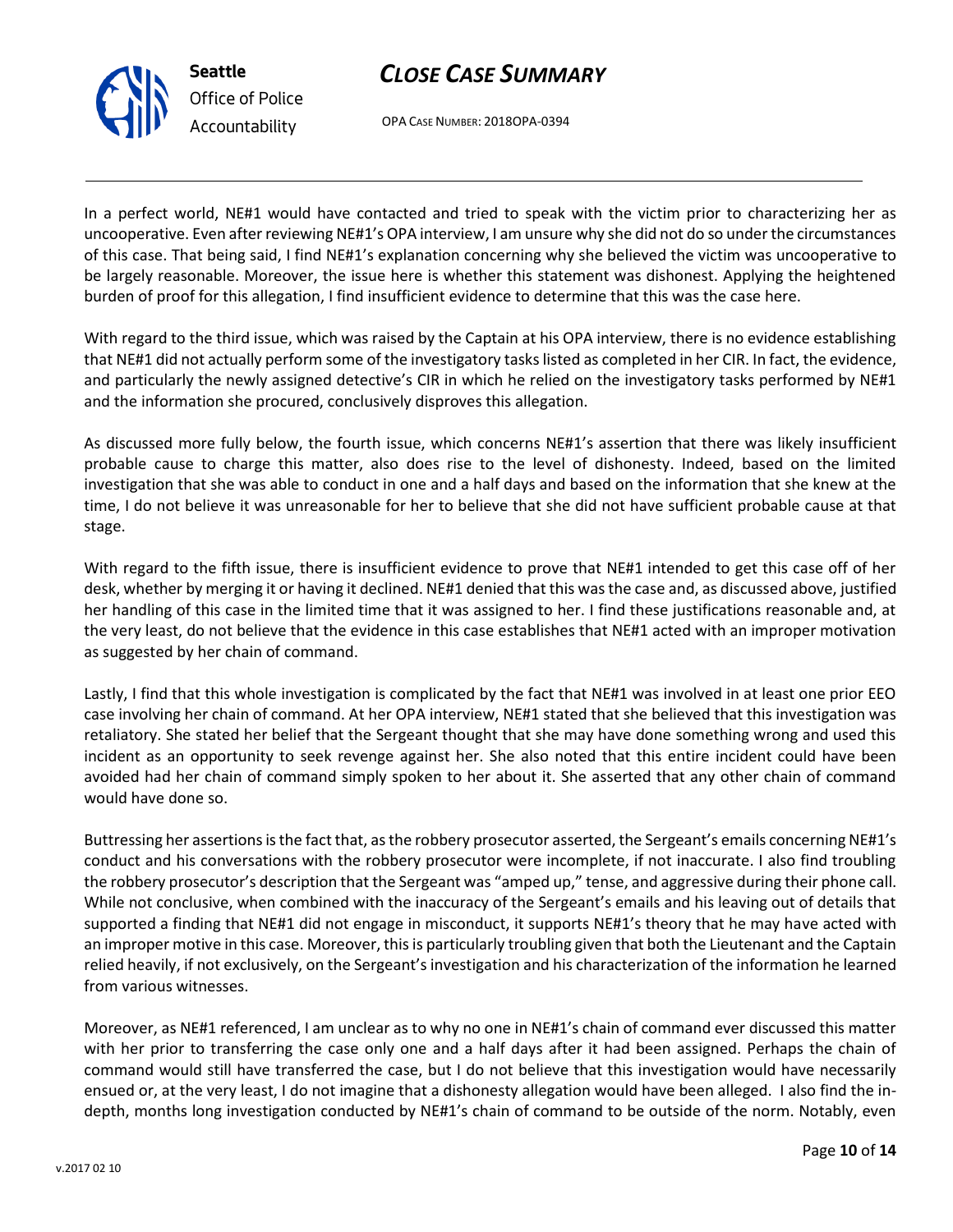



OPA CASE NUMBER: 2018OPA-0394

though the supervisors were aware of potential misconduct on March 14 at the latest, this matter was not referred to OPA until May 2, 2018. As a general practice, allegations of misconduct are sent to OPA by Department supervisors within days (or at the most one or two weeks in rare circumstances) of the potential misconduct being discovered. It is unclear from the chain of command's investigation why there was a more than month long gap from when the investigation was submitted to the Assistant Chief of the Investigations Bureau to when it was sent to OPA (March 27 to May 2).

I also find some of the statements made by the chain of command during their OPA interviews to be out of the ordinary. While I do not conclude that this establishes any retaliatory motive or behavior on the part of NE#1's chain of command, it creates complex and unanswerable questions concerning what actually occurred in this case, the reasons for the initiation of this investigation and the reasons behind the referral to OPA, and whether NE#1 actually acted in violation of any Department policies.

Ultimately, based on the facts and evidence in this case, I do not find that NE#1 engaged in dishonesty in this matter. As such, I recommend that this allegation be Not Sustained – Unfounded.

Recommended Finding: **Not Sustained (Unfounded)**

### **Named Employee #1 - Allegation #2**

### *15.410 - Domestic Violence Investigation 2. Officers Make Arrests with Probable Cause (RCW 10.31.100)*

SPD Policy 15.410-POL-2 concerns domestic violence investigations generally and, specifically, requires that officers make arrests in such cases where there is probable cause. The policy references RCW 10.31.100 and notes that, where probable cause exists to make a domestic violence arrest, such an arrest is required by Washington State law.

During her OPA interview, NE#1 stated that she did not believe that probable cause existed to arrest prior to the case being taken from her. She explained that the victim confirmed that the only uninvolved witness did not see the choking and only observed her and the perpetrator exchanging blows. Notably, there was no independent evidence of the assault, including no video or photographs. I note that NE#1 was also aware at that time that the victim had been uncooperative in the context of the robbery investigation and had recanted on other occasions. While NE#1 was not sure whether she knew it at that time, she was also aware that the Victim Advocate characterized the victim as uncooperative in the context of the March 9 assault. She was also aware, as discussed more fully below, of the victim's reluctance to provide a recorded statement and that she stated repeatedly that she loved the perpetrator and wanted him to get help and not to be arrested.

Based on my review of the information available to NE#1, I do not find it unreasonable that she would not have believed that there was probable cause to arrest and charge a domestic violence assault this early in the investigation.

It is very possible that such probable cause would have developed over time. Indeed, NE#1 told OPA that, when the case was taken from her, she was still working on it, there had been no decision made to not file, and that it was still possible that the victim's position could fluctuate. NE#1 stated that the day and a half that she had the case was simply not enough time to have conducted a sufficient investigation.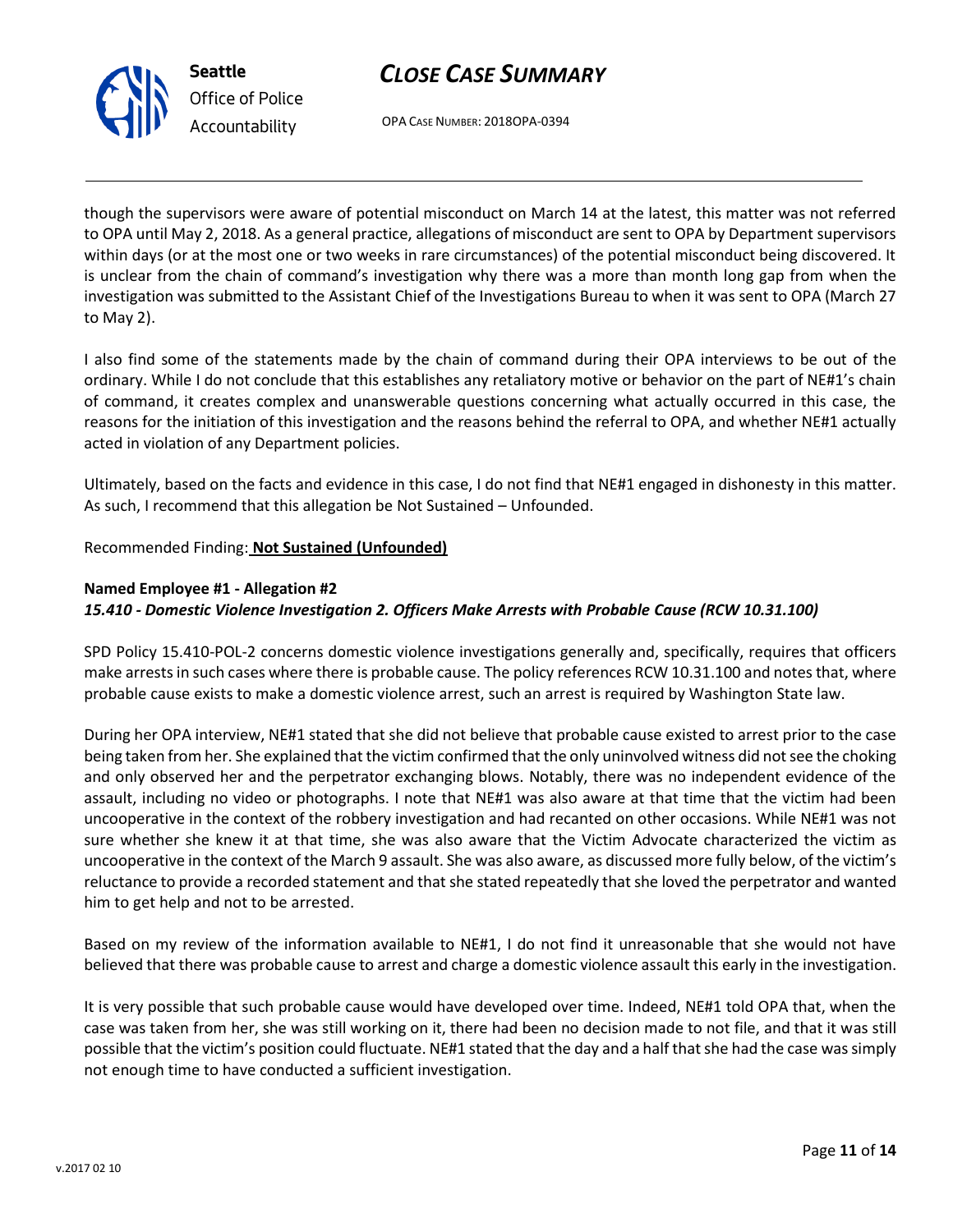

*Office of Police Accountability*

## *CLOSE CASE SUMMARY*

OPA CASE NUMBER: 2018OPA-0394

For these reasons, I find that NE#1 did not act unreasonably when she did not cause the arrest of the perpetrator or refer the case for filing within the one and a half days that she had it. As such, I recommend that this allegation be Not Sustained – Unfounded as against her.

Recommended Finding: **Not Sustained (Unfounded)**

## **Named Employee #1 - Allegation #3** *15.080-POL-2 Follow-Up Unit Investigation 1. Follow-Up Investigations Shall Include Certain Minimum Components*

SPD Policy 15.080-POL-2(1) states that follow-up investigations shall include specified minimum components and the policy sets forth what those components are. As a general matter, the policy has three general categories. First, it sets forth the analysis and review that it expects follow-up unit detectives to conduct. This includes: reviewing previous and related reports; collecting the criminal history of the subject and including it in the file; and making an attempt to link the subject to other crimes using a "modus operandi analysis." Second, the policy provides guidance for investigations. This guidance includes: contacting and interviewing witnesses, victims, and suspects all when appropriate, as well as interviewing uniformed personnel when necessary; and, as a general matter, viewing the scene of the crime, conducting searches in a systematic and thorough manner, and collecting and property processing any evidence located. Third, the policy sets forth preferred practices for case preparation. These practices include: preparing the case files to meet standards set forth by prosecuting attorneys' offices; and responding to requests for additional information from prosecutors.

I am unsure how I can determine that NE#1 violated this policy given that she was only assigned the case for less than two days. As she discussed in her CIR, she performed a number of investigatory tasks and obtained various case-relatd information. Indeed, the newly assigned detective relied on much of this information when he took over the investigation, writing in his CIR that NE#1: reviewed reports, obtained criminal history information, conferred with the robbery detective, screened the case with multiple prosecutors, requested the -911 call, requested Department video, and published a safety bulletin.

Moreover, while the policy states that interviews of victims should be conducted when appropriate, it does not mandate such interviews. NE#1 explained at her OPA interview that when a victim provided a prior statement, such as the victim in this case did, she would only interview the victim as part of her investigation 50% of the time. As such, she contended that, in these cases, the victim interview would not be "appropriate" as contemplated by the policy. She further explained that this was not just her practice, but was the practice of the DV Unit. There is no evidence in the record that establishes NE#1's interpretation of her obligation under the policy to be unreasonable or that conclusively disproves that his was the general practice of the unit. Moreover, I have no way to tell that NE#1 would not have tried to interview the victim at some point during her investigation. Notably, she stated that she was still working the case when it was taken from her.

When asked by OPA, the Sergeant stated that he expected that contact with the victim would occur "immediately…within the first several days." In response to a follow-up question from OPA, the Sergeant contended that NE#1 should have contacted the victim the first day instead of contacting the robbery detective. He did not, however, point to any policy that required this. Similarly, the Lieutenant asserted that in out of custody cases, such as this one, the detective was expected to make contact with the victim and to ensure the victim's safety. However, he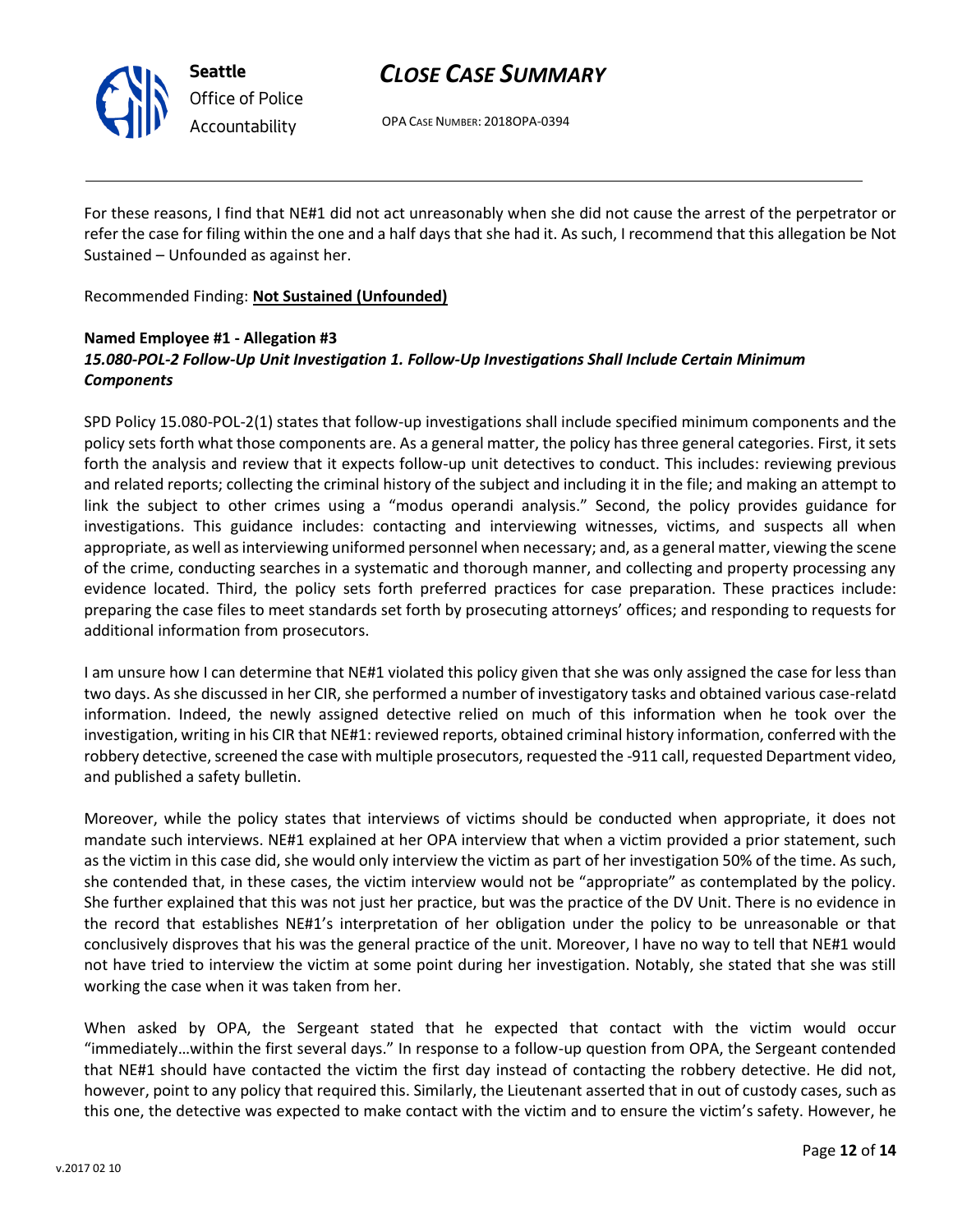

**Seattle** *Office of Police Accountability*

## *CLOSE CASE SUMMARY*

OPA CASE NUMBER: 2018OPA-0394

stated that this was not memorialized in policy and that there was no official checklist for the detectives to follow in this regard.

All of the supervisors stated that, by failing to immediately interview the victim or to take steps to ensure the victim's safety, NE#1 did not act consistent with the missions of the Investigations Bureau ("To seek justice for victims and our community through comprehensive investigations and active relationships with patrol operations and external partners") and the DV Unit ("The Department is dedicated to assisting and protecting the people victimized by domestic violence and to identify and arrest the people who commit crimes of domestic violence"). NE#1 stated that she sent the officer safety bulletin, in part, to ensure the victim's safety. Other than that, however, she stated that she treated this case like she would have treated any other similar case. Even if NE#1 fell short in this regard, which I am not necessarily finding that she did, I do not think that this would constitute a policy violation. Moreover, I note that the newly assigned detective also did not immediately interview the victim (waiting six days) or take any affirmative steps to ensure her safety. This was the case even though the perpetrator was still at large for the vast majority of this time. However, the actions of the newly assigned detective were lauded by the supervisors.

With regard to the other elements of this policy, had NE#1 been assigned the case for more than one and a half days, she may have interviewed other witnesses and the subject, she may have interviewed uniformed personnel, she may have gone to the scene of the crime and looked for evidence, and she would likely have prepared the case consistent with the prosecutors' standards given her skill level and experience. Stated differently, there is insufficient evidence in the record and under the circumstances of this case to allow me to find that she would not have conducted these steps and that what she did do in a day and a half violated this policy.

In his memo, the Lieutenant identified that approximately 66% of NE#1's cases had been declined in 2017 and 59% percent in 2016. This was among the highest, if not the highest, out of all DV detectives. This number is interesting but, without knowing more, I cannot determine its significance. Those cases are not before OPA and, as far as I know, there could be numerous reasons why her rate is the highest. Perhaps she handles the most complex cases or has more experience to properly evaluate when cases are not sufficient to proceed to filing. Her chain of command suggests a more nefarious answer to this question, but I simply cannot prove or disprove this and it is ultimately irrelevant to the case before me. I am required to reach recommended findings based on the facts of this case, not the facts of other undefined cases that are unavailable to me.

For these reasons, and given the work NE#1 did on the case in the limited time that she had it, I recommend that this allegation be Not Sustained – Lawful and Proper.

Recommended Finding: **Not Sustained (Lawful and Proper)**

#### **Named Employee #1 - Allegation #4**

#### *5.001 - Standards and Duties 10. Employees Shall Strive to be Professional*

SPD Policy 5.001-POL-9 instructs that SPD employees shall strive to be professional at all times. It further states the following: "Regardless of duty status, employees may not engage in behavior that undermines public trust in the Department, the officer, or other officers."